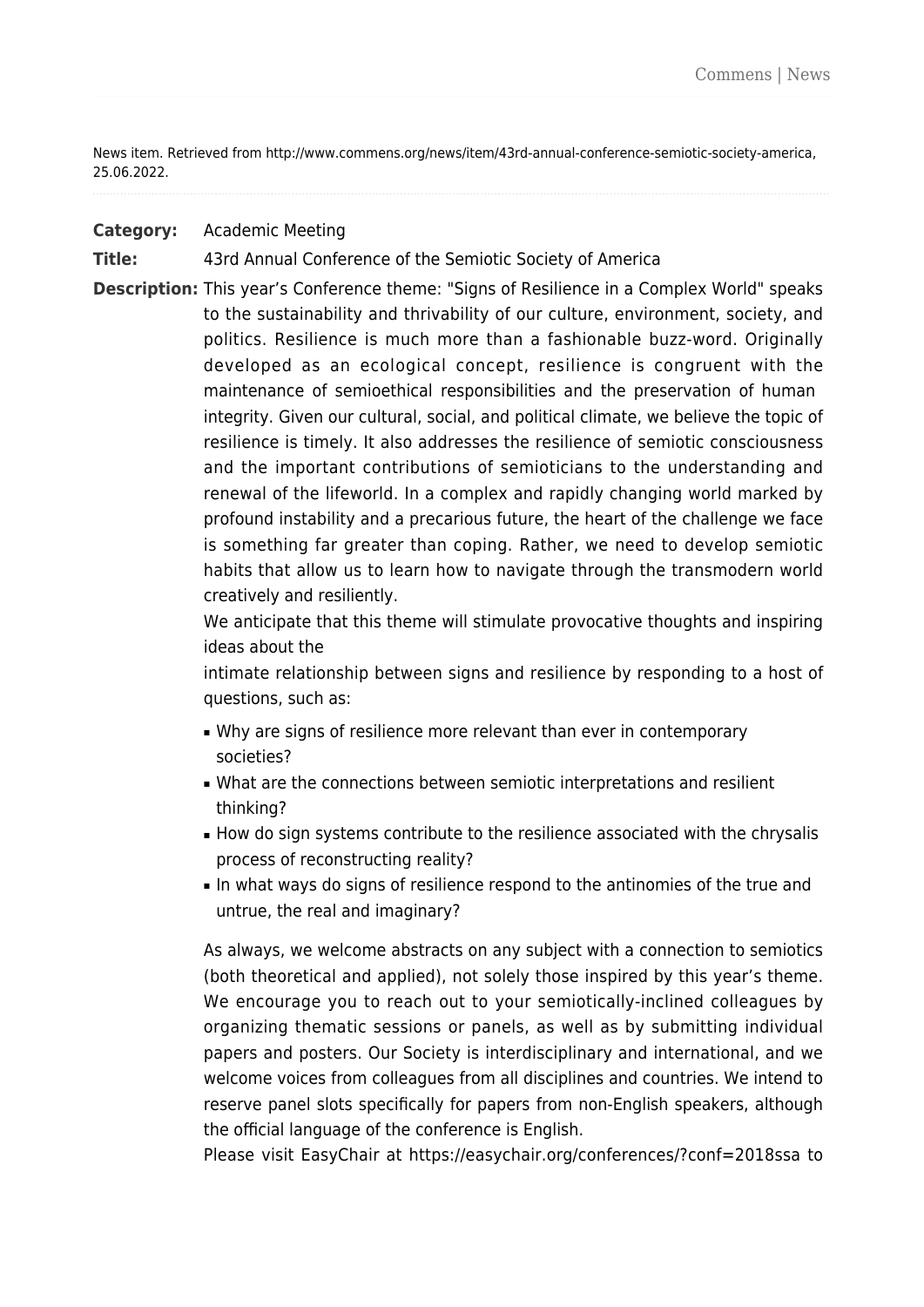submit your abstract or proposal for panels and poster sessions. If you have any problem accessing the website, please contact us. (Note to our non-English speakers: while papers may be submitted in your native language, all abstracts must be submitted in English.)

Because of the anticipated larger than normal participation this year, we encourage early submissions. The deadline for submissions is May 7, 2018. Please include the following information in your submission:

- 1. Author's name
- 2. Institutional affiliation and academic status
- 3. Email address
- 4. Title of abstract (in English)
- 5. A maximum of 150-word abstract (in English)
- 6. Keywords (maximum of six words in English)

Abstracts for individual papers or panels and organized sessions (3-4 papers) as well as poster presentations must include all of the above information. Papers are for a 20-minute presentation. Please indicate in your abstract submission if you plan to present your paper in other language than English. An acknowledgment of receipt of your abstract will be sent to you within two weeks from the date of submission. Electronic letters of acceptance will be sent to the selected participants starting March 19, 2018, and will continue until June 30, 2018.

Papers presented at the meeting will also be considered for publication in Semiotics 2018, the Yearbook of the Semiotic Society of America. The SSA Yearbook is an annual peer-reviewed publication series sponsored by the Semiotic Society of America, providing both a timely overview of current developments in semiotic research and a regular outlet for members of the Society to publish papers on their current work. Further details and deadlines will be specified in the Annual Conference Program.

Student submissions are eligible for the Roberta Kevelson Award, which will honor the best student paper presented at the 2018 Annual Conference. Students who wish to be considered for the Kevelson Award should indicate their interest on EasyChair at the time of abstract submission. Full paper submissions must be uploaded to EasyChair by September 21, 2018. Questions regarding the Roberta Kevelson Award should be directed to the review committee chair, Dr. Frank Macke at fmacke [at] bellsouth.net.

### **Special Events**

In addition to scheduled paper sessions, there will also be keynote and plenary speakers. The Presidential Address will be delivered by Deborah Eicher-Catt,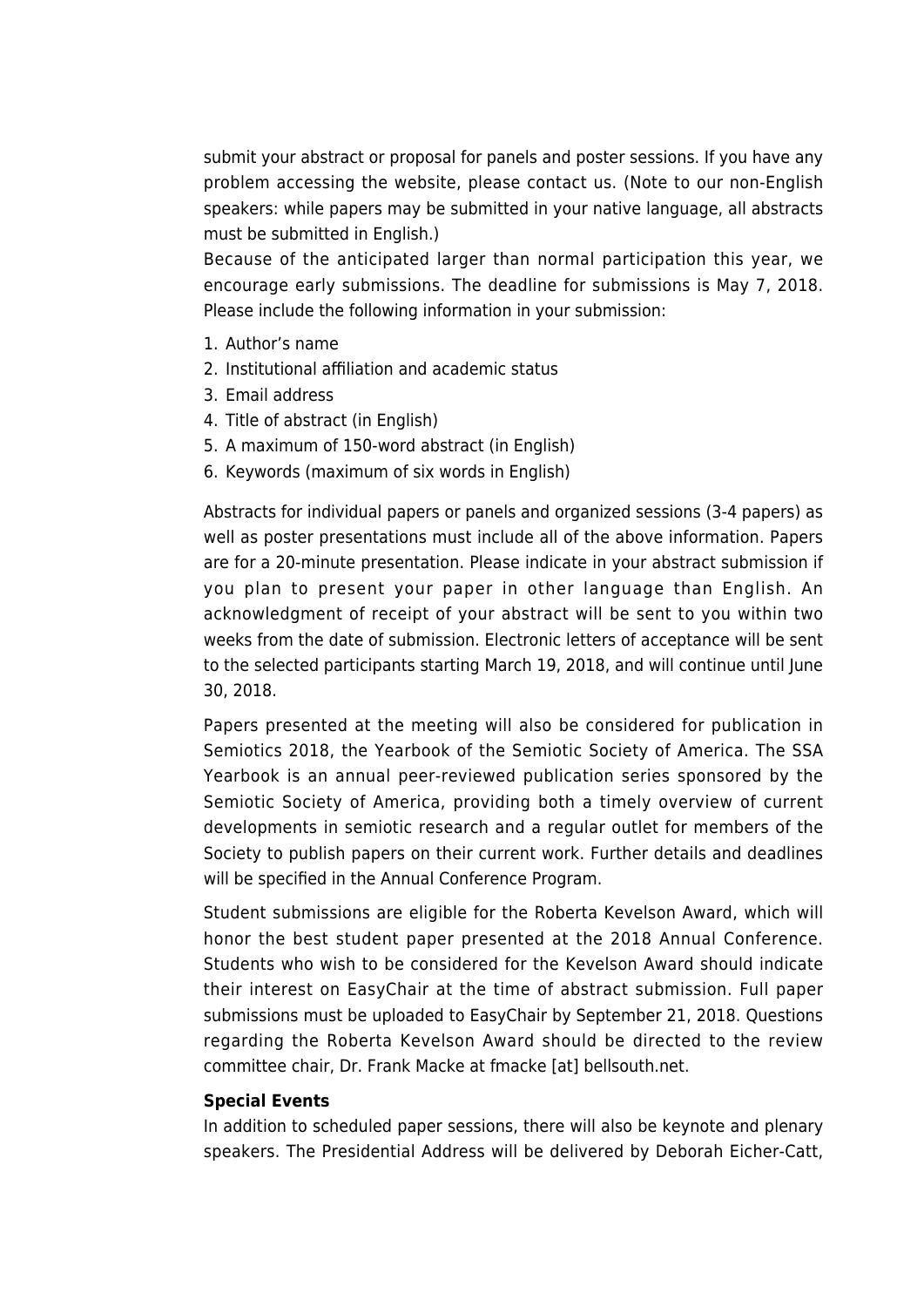Professor of Communication Arts & Sciences at Pennsylvania State University-York.

### **Venue**

Berea College in Berea, Kentucky is the host institution for the 43rd SSA Annual Conference

<https://www.berea.edu/campus-map/>

- Lunches, dinners, and keynote/plenary speakers at the Boone Tavern and Hotel
- Breakout sessions at the Presser Hall, Berea College <https://www.berea.edu/mus/>

Accommodation is at the Charming Historical Boone Tavern Hotel & Restaurant in Berea at 100 Main St. N., Berea, KY 40403. For room booking contact the hotel at (859) 985-3700 and ask for the group block (Semiotic of America), or go to the website: [www.boonetavernhotel.com](http://www.boonetavernhotel.com) and select the date and "BOOK NOW" button at the top. From that screen select "change request" at the bottom. Use the group code of 144190 in "Group ID." The average price ranges from \$100.00 and \$109.00 per night for single room. Your block will be open at the group rate until September 3, 2018. After that date, all the remaining rooms in the block will go back to hotel inventory for general-public selling.

# **Airports**:

The airport to fly to is Lexington, KY, Bluegrass Airport [https://bluegrassairport.com.](https://bluegrassairport.com) Free of charge shuttles every 60–90 minutes will be provided from the airport to Berea. Some people may choose to fly to Cincinnati and rent a car (CVG).

# **SSA Membership and Conference Registration Fees**

Please note that in accordance with Article 4, Section 4 of the SSA Constitution: "Only Individual, Student, and Honorary members in good standing may offer papers to the Program Committee for presentation at the Annual Conference of the Society." Membership must be in good standing at or before the time of abstract submission.

Membership Fees:

- SSA Membership Dues (Regular) \$75.00USD
- SSA Membership Dues (Student) \$50.00USD

Conference Registration Fees:

■ Conference Registration (Regular) – \$175.00 (late registration of \$200.00 after August 26, 2018) Onsite regular registration is \$225.00